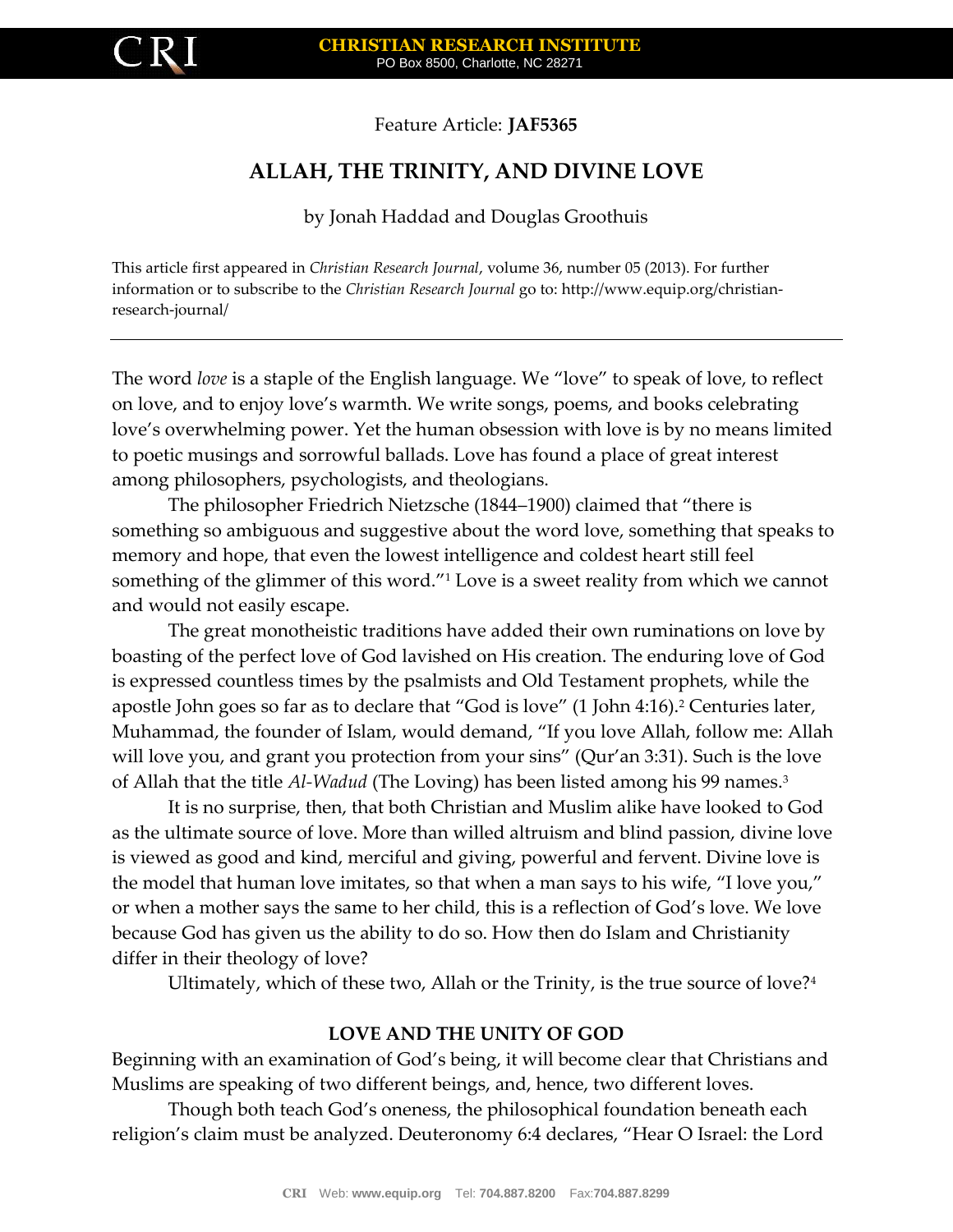our God, the Lord is one." Likewise the Qur'an claims that "Allah is One," neither begetting, nor begotten (Qur'an 112:1–4). But what does this mean?

Allah's absolute oneness is central to the Islamic understanding of God. The Islamic confession of faith asserts that there is no god but Allah. To ascribe any partner whatsoever to Allah is an unpardonable sin (Qur'an 31:13; 4:45; 5:72; 6:88; 39:65). It was this very zeal for Allah's oneness and uniqueness that drove Muhammad and his armies to campaign against the idolatry that dominated early medieval Arabia and to eliminate any polytheistic beliefs that might contend with the one true God. One by one the cities of Arabia accepted this new religion or fell by the sword.<sup>5</sup> Fervor for Allah's unity led Muhammad to abhor the supposed abomination of the Christian Trinity (Qur'an 4:171).

### **Neo-Platonism**

It is likely that Muhammad and his followers had been influenced by the Neo-Platonism that was being taught in the Greek schools throughout Arabia during the Middle Ages.<sup>6</sup> Given Muhammad's view of the Trinity, it is clear that he would have agreed with the Neo-Platonic view that unity is far superior to plurality. Anything less than complete unity must be less than God.

Christians should be hesitant to agree with the Islamic concept of God's unity. Yes, God is one. But plurality of persons is not evil, nor is it ontologically impossible. In defense of the Christian Trinity, theologians Demarest and Lewis assert, "Only a substantial and essential oneness fits the scriptural data denying polytheism and affirming monotheism. The divine unity revealed in Scripture is not like a mystical Neo-Platonic 'One' beyond all categories of thought. The biblical oneness does not rule out distinguishable attributes and persons."<sup>7</sup>

The possibility of God existing as three persons with one essence should not be ruled out simply because of conjectures purported by medieval Greek philosophy. The orthodox Christian view of God's being is not based in the ideas of an ancient philosophical tradition, but in God's revealed Word (2 Tim. 3:16; Heb. 4:12). And while Muslims may find the doctrine of the Trinity troubling, the Islamic formulation of God's being is wrought with tremendous philosophical complications.

Such is the Islamic commitment to God's oneness that some Muslim scholars are hesitant to acknowledge that Allah can know himself, even as a singular being.<sup>8</sup> According to the Neo-Platonic metaphysics adopted by Islam, self-knowledge requires an intolerable plurality between the knower and that which is known.<sup>9</sup> Similar unwelcome plurality exists whenever distinctions are made between God's volition, His essence, His moral character, and His unchanging eternal revelation. Rather than risk accommodating divine plurality, both Islamic theologians and Neo-Platonists deny that God has a knowable essence, opting instead for the idea that He exists as pure will.<sup>10</sup> Under this interpretation, Allah's ability to love is hindered by his lack of an intrinsic nature. His love is dependent on his volition. He cannot love until he creates an object of love, and even then, his love is based not on his character, but on his will to love his creatures. The Christian God, however, is not limited in this way. The Trinity's plurality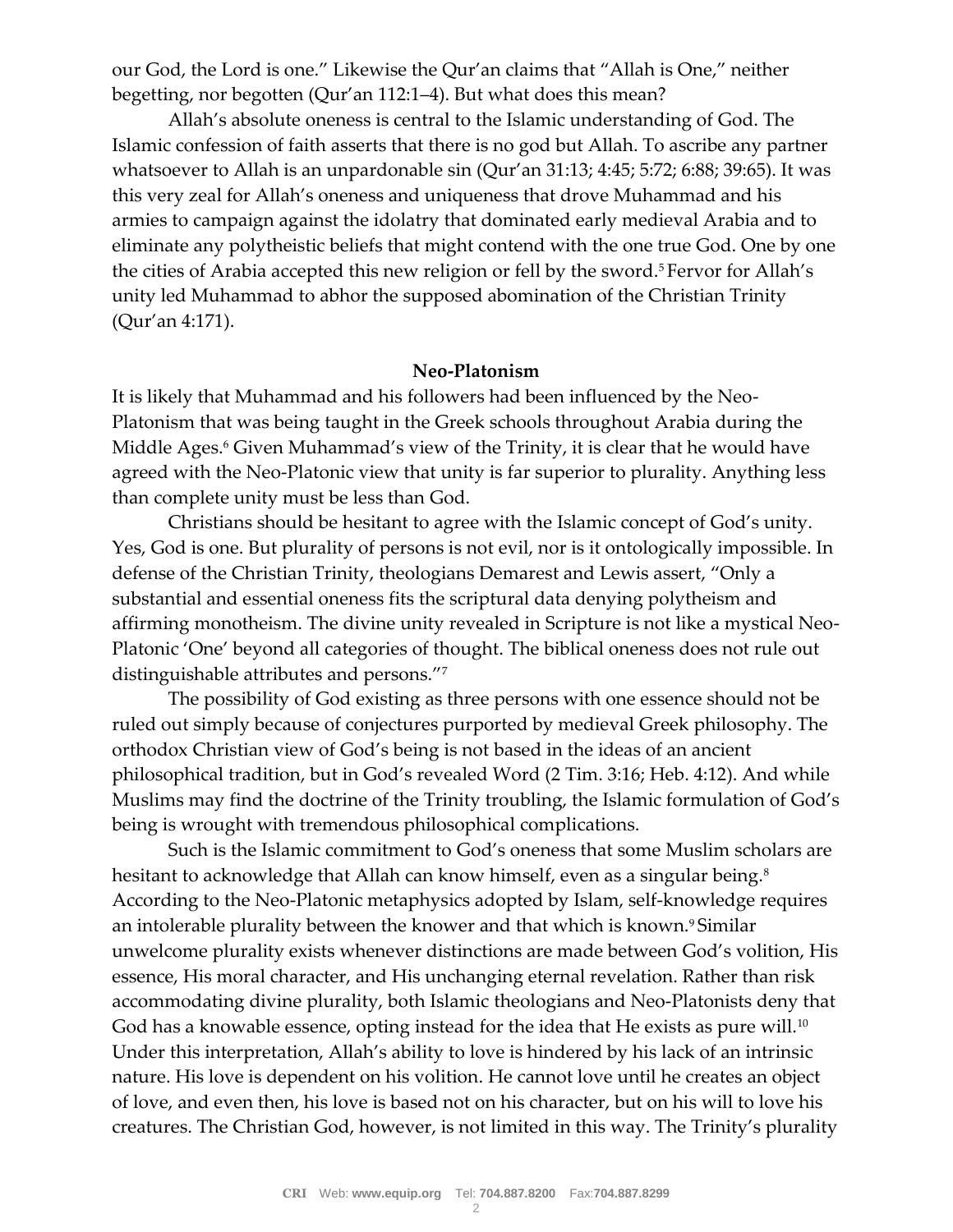within oneness allows for interpersonal love as each person of the Godhead loves the others and is loved in return.<sup>11</sup>

## **LOVE AND THE NATURE OF GOD**

An examination of God's nature complicates the Islamic formulation of divine love. Allah may bear the name "the Loving," but is love to be counted among his attributes? Norman Geisler and Abdul Saleeb comment on the consensus between many Muslim theologians that Allah does not have a knowable nature.<sup>12</sup> Allah may be the loving, the merciful, and the compassionate, but these adjectives cannot be confused with attributes. Traditional Islamic teaching holds that Allah does not have a knowable essence. Allah loves because he has willed himself to love. Likewise, he is merciful because he has willed himself to be merciful. This is called divine voluntarism. Allah is "named for his actions."<sup>13</sup>

In contrast, the Trinity is a God who has a knowable nature revealed in Scripture. God is holy (Lev. 19:2), good (Mark 10:18), and loving (1 John 4:16). These are not mere adjectives inserted in the text to describe how God sometimes behaves; these words appeal to who and what God *is*. He loves not only because He wills to love, but because, in His nature, He is that kind of God *ontologically*. Christian orthodoxy teaches that God will not act in a way contrary to His attributes (James 1:17). God's holiness makes it impossible that He should be impure (Lev. 11:44–45; 19:2; 1 Pet. 1:16). His truthfulness makes it impossible that He should lie (Heb. 6:18). His love does not allow Him to engage in blind, unjustified rage (Exod. 34:6–7). Because He is righteous, He will not act in any way that contradicts His righteousness (Ps. 75:2; 96:13).

#### **Consistent Character**

The foremost implication of this doctrine is that the Trinity demonstrates pure and true love for the world. God is quite capable of loving something as wholly depraved and unlovable as humanity. He may despise their sin, and He may judge them in righteous wrath, but He will never fail to be a God characterized by love. For the Trinity, love is never a fleeting emotion, a capricious fit of passion, or a willed decision of selflessness. Love is what the Trinity eternally is (John 17:24).

Here, Christianity and Islam once again diverge, since Allah is not bound to any one set of characteristics or behaviors. He is not only the loving; He is "the One who leads astray," "the One who brings damage," "the Bringer-down," "the Tyrant," and "the Haughty."<sup>14</sup> He is bound by nothing but His will (divine voluntarism). He can choose to be malevolent, deceitful, and spiteful. Knowing no

moral limits, Allah is free from a determinative loving character. This lack of a consistent divine standard only serves to discredit love as a virtue worth emulating.

## **LOVE AND THE SOVEREIGNTY OF GOD**

While Christians and Muslims do not agree on the being and nature of God, they will both concur that God is sovereign over His creation. He determines times and places and is not limited in His knowledge of the world past, present, or future (Acts 17:26;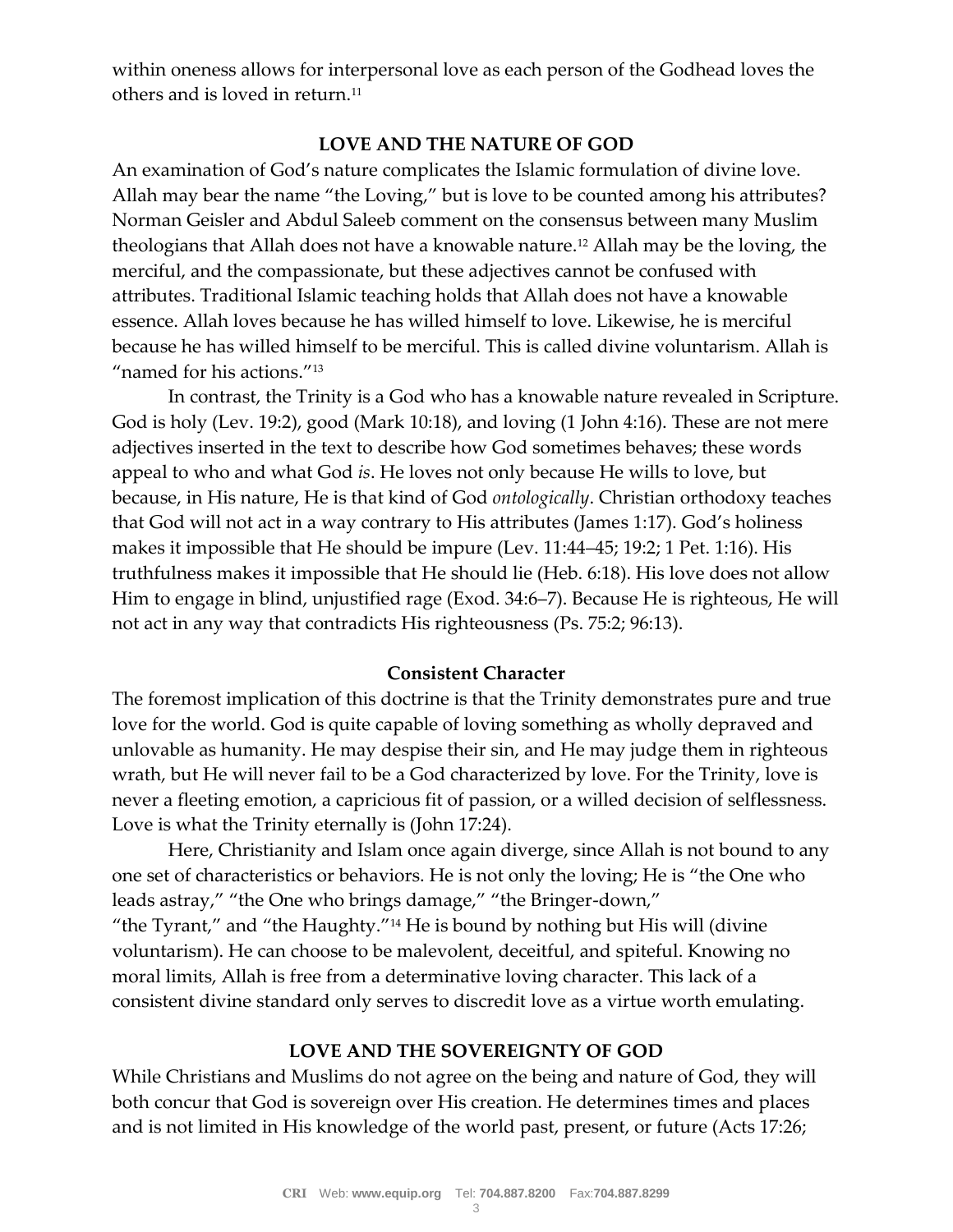Eph. 1:4–6, 11). God's sovereignty is also seen in how He loves His creation. But as this sovereignty plays out in time and space, it is evident once again that the Christian and Muslim are speaking of two very different gods and, therefore, two very different loves.

According to the *Al-Nasafi* Creed, Allah creates all actions, including those of belief and disbelief. Allah's decrees reflect his desires just as his desires reflect his will. The Qur'an even suggests that Allah coerces unbelief and forces hell in a fatalistic manner (Qur'an 7:178–79; 36:7–10). Here, love and hatred have nothing to do with human responsibility but with pure divine will. Allah becomes the creator and cause of hatred in a morally passive universe where man is not responsible for his actions. If we love, this love is nothing more than the will of Allah expressed through human agents. Likewise, if we hate, our hatred is nothing more than divine hatred implanted in us.

#### **Free Will vs. Fatalism**

In contrast to the fatalism of Islam, the Trinity holds humanity responsible for the choices it makes. Rebellion against God will be rightly judged, since man has chosen rebellion by his own depravity. We sin because we are sinners by nature. The Christian can rightly say that when he hates his brother, he is guilty of rebellion and responsible for his own recalcitrance. Yet, he can also say that when he loves his brother, he has done so because of God's grace, which allows the human being to move beyond his desire to gratify his sin nature. While the Triune God loves by His very nature, Allah does not have a nature.<sup>15</sup> While the Triune God loved us though we hated Him (Rom. 5:1–8), Allah loves only those who loved him first.<sup>16</sup>

It was the Trinity who loved us with such profound and holy love that the Son gave His life that we might be forgiven of our sins and justified by faith (John 3:16; 1 Cor. 10:31). The cross of Christ is the greatest demonstration of love that we will ever know (John 15:13). God's love has been poured out on the world that He might sustain and redeem it by His love. No other love can repair the damage of sin by melting the ice that encases our hearts and that keeps us far from God. Our response to God's love must be reciprocal, leading also to love for our fellow man (Matt. 22:37–40). And the most loving thing the Christian can do for his Muslim neighbor is to announce the love of the Trinity (Rom. 5:8). As Nietzsche suspected, there may indeed be something ambiguous about the word *love*, but what we may find as ambiguous, God has clearly revealed from Heaven in Jesus Christ, His Son.

**Jonah Haddad** has an M.A. in philosophy of religion from Denver Seminary and is the author of *Leaving Dirt Place: Love as an Apologetic for Christianity* (Wipf and Stock, 2011).

**Douglas Groothuis** is professor of philosophy at Denver Seminary, the author of *Christian Apologetics* (InterVarsity, 2011), and the director of the apologetics and ethics MA at Denver Seminary.